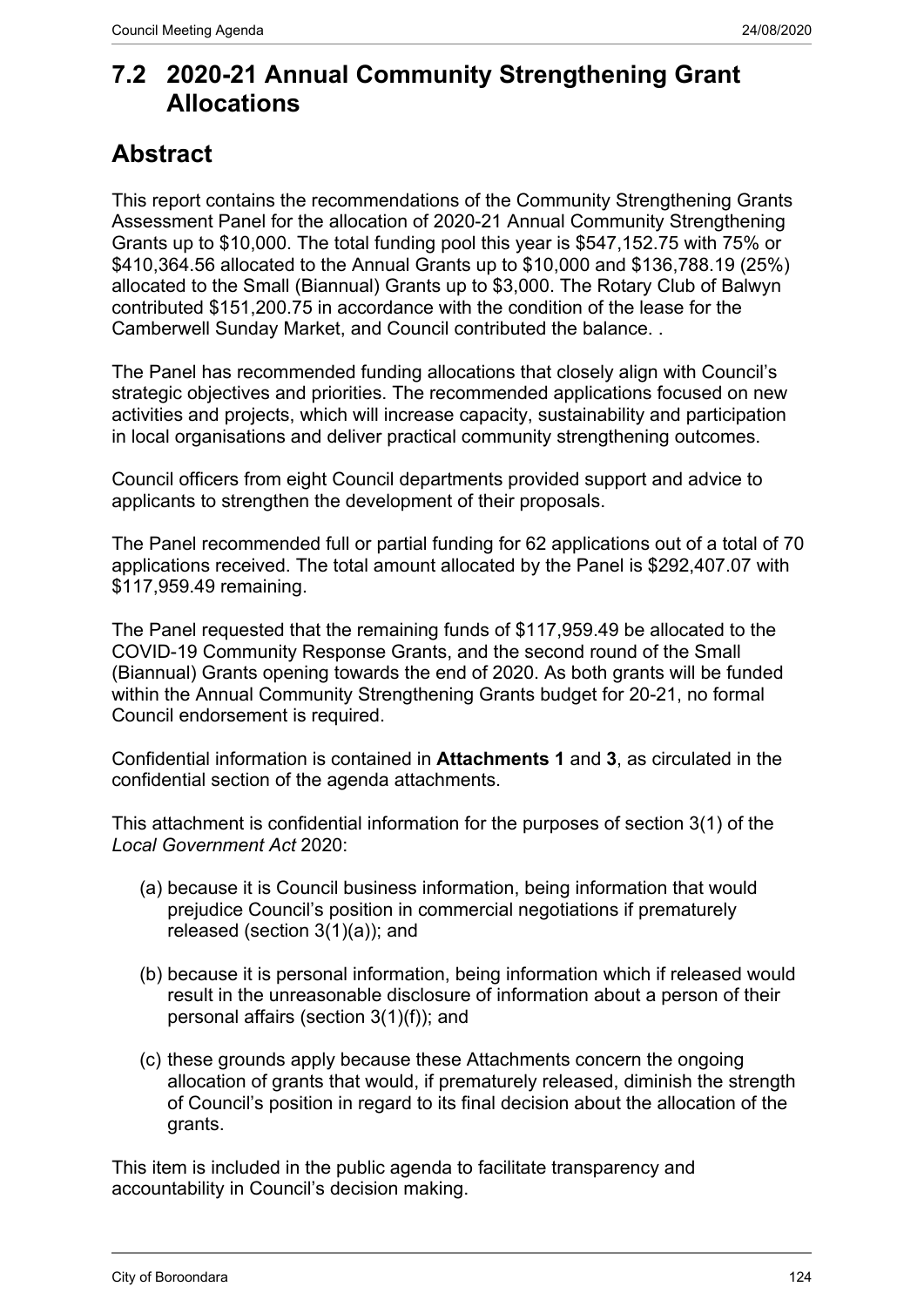If discussion of the confidential information in the attachment to this report is required in order for Council to make a decision, this item will be deferred to the confidential section of the agenda.

# **Officers' recommendation**

That Council resolve to:

1. Endorse the Annual Community Strengthening Grants 2020-21 funding recommendations (as provided in Attachment 2, annexed to the minutes).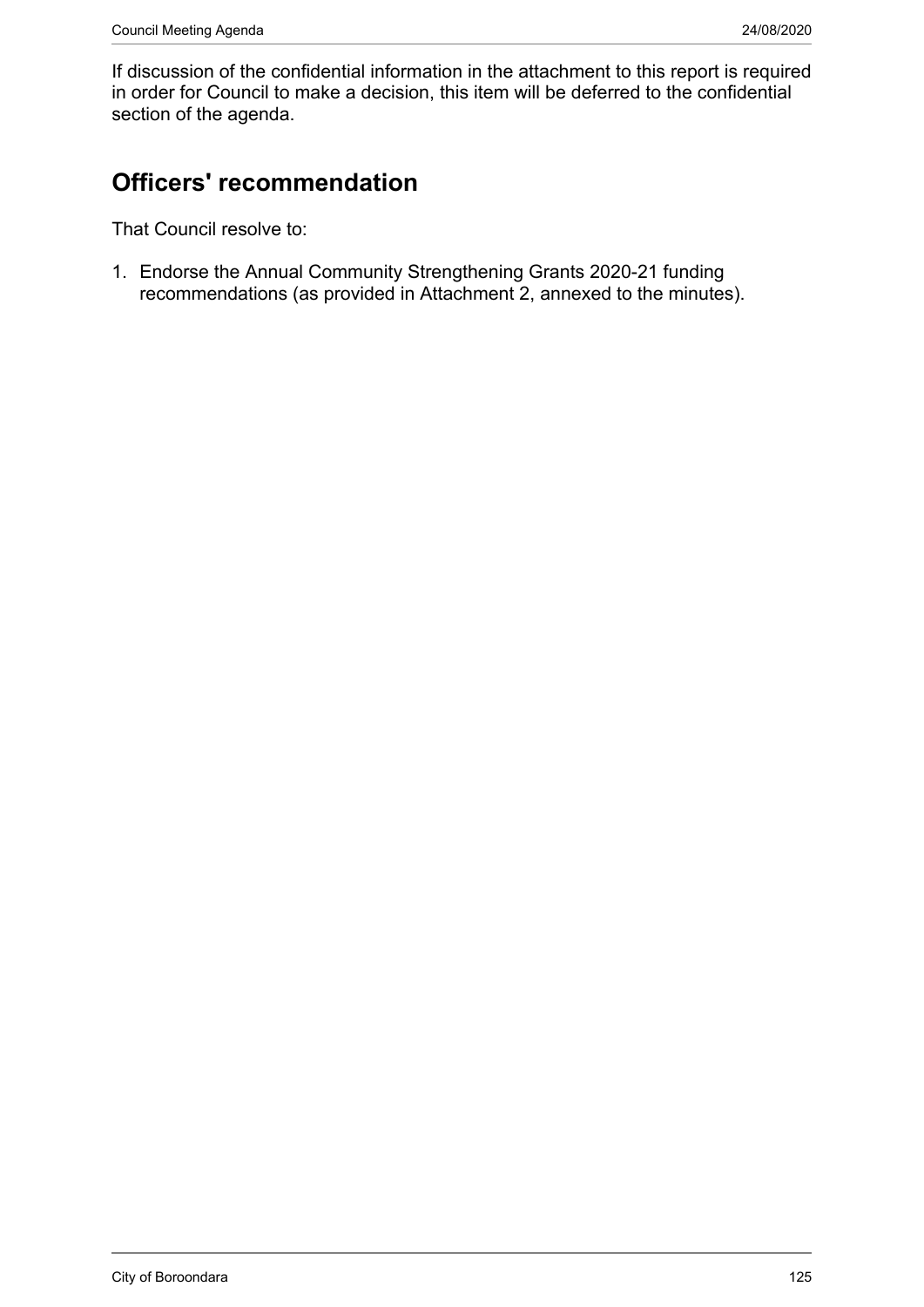### **Responsible director: Carolyn McClean**

### **Community Development**  $\_$  , and the set of the set of the set of the set of the set of the set of the set of the set of the set of the set of the set of the set of the set of the set of the set of the set of the set of the set of the set of th

#### **1. Purpose**

This report seeks Council endorsement of the recommendations of the Community Strengthening Grants Assessment Panel for the 2020-21 Annual Community Strengthening Grants up to \$10,000.

#### **2. Policy implications and relevance to community plan and council plan**

Boroondara Community Plan 2017-27

The Boroondara Community Plan 2017-27 is Council's key strategic document and it describes the community's 10-year vision and priorities. It guides Council's decision making, and directly informs the Council Plan, budget processes, and Council strategies, plans, policies and actions.

The Boroondara Community Plan is structured around seven themes our community told us were important to them and each includes a strategic objective describing the outcomes we are seeking to achieve. The three strategies of relevance for this report are:

Strategy 1.3 under the Priority Theme of Your Community, Services and Facilities.

*Deliver, facilitate and advocate for services and programs that promote health, wellbeing, safety and a sense of community.*

Strategy 1.8 under the Priority Theme of Your Community, Services and Facilities.

*Facilitate and produce diverse arts and cultural programs to provide entertainment and increase participation in community life for residents and tourists.*

Strategy 3.1 under the Priority Theme of Your Environment.

*Build community capacity to live sustainably through efficient use of energy and water, resource recovery and renewable energy generation.*

Strategy 6.3 under the Priority Theme of Your Local Shops and Businesses.

*Showcase and promote the City's attractions to increase visitation and spending locally.*

#### Council Plan

The Boroondara Council Plan 2017-21 vision is a vibrant and inclusive city, meeting the needs and aspirations of its community. As noted above, the relevant themes for this report are:

- Priority Theme One: Your Community, Services and Facilities.
- Priority Theme Two: Your Environment
- Priority Theme Six: Your Local Shops and Businesses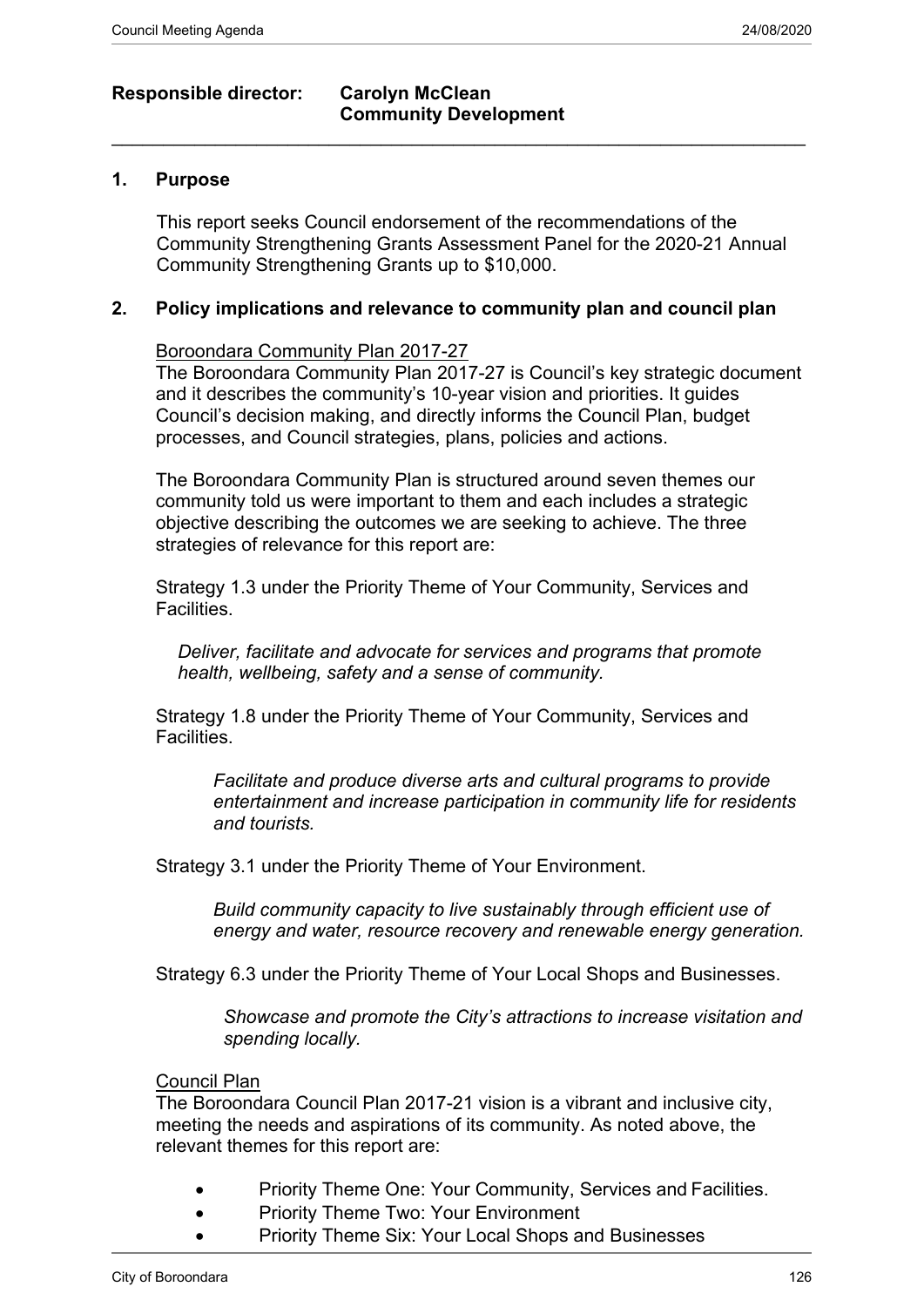The allocations recommended by the Community Strengthening Grants Assessment Panel also support commitments contained in the Boroondara Arts Plan, the Multicultural Action Plan 2019-23, Disability Action Plan 2018- 22, Add life to your years - Healthy Ageing in Boroondara Plan, Sport and Recreation Strategy, Our Low Carbon Future Strategy, the Integrated Water Management Strategy 2014-24, the Urban Biodiversity Strategy 2013-23, the Bicycle Strategy, the Integrated Transport Strategy 2006-2026, the Waste Minimisation and Recycling Strategy, and the Sustainable Buildings Policy and Landscape Guidelines.

#### **3. Background**

#### Program overview

The Annual Community Strengthening Grants Program (Annual Grants) provides limited but important financial support for projects and equipment costs associated with the delivery of new one-off services, programs and activities that strengthen Boroondara's community. There are six streams in the Annual Grants Program, each with objectives outlined in the 2020-21 Grant Guidelines, and shown in Table 1 below.

| <b>Stream</b>          | Description                                                                                                                                                                                                                                                                                                                       | Objectives                                                                                                                                                                                                                                                                                                                                                                                                                                                      |
|------------------------|-----------------------------------------------------------------------------------------------------------------------------------------------------------------------------------------------------------------------------------------------------------------------------------------------------------------------------------|-----------------------------------------------------------------------------------------------------------------------------------------------------------------------------------------------------------------------------------------------------------------------------------------------------------------------------------------------------------------------------------------------------------------------------------------------------------------|
| Active<br>Community    | Accessible recreation, sport<br>and physical activity<br>opportunities catering for the<br>diverse and changing needs of<br>the community along with<br>education, training and<br>capacity building for groups<br>and clubs.                                                                                                     | Provide new and innovative<br>opportunities for local sport and<br>physical activity<br>Enhance participation in both<br>$\bullet$<br>structured (e.g. team sports) and non-<br>structured (e.g. walking and cycling)<br>sport and recreation opportunities for<br>a diversity of residents<br>Encourage clubs to be self-<br>$\bullet$<br>sustainable (e.g. specialist coaching<br>clinics, sustainable sport club ideas,<br>club governance or admin skills). |
| Life Long<br>Community | Opportunities for older people<br>(aged 55+) of all abilities,<br>interests and cultural<br>backgrounds to participate in<br>group activities, enhance<br>wellbeing and foster<br>connections in the local<br>community. They enable clubs<br>to encourage their members to<br>be socially active and lead<br>healthy lifestyles. | Enhance older peoples' health and<br>$\bullet$<br>wellbeing and participation in the<br>community<br>Improve older peoples' access and<br>$\bullet$<br>mobility around the community<br>Enhance social cohesion, promote<br>$\bullet$<br>strong community networks of mutual<br>support and reduce social isolation.                                                                                                                                            |
| Creative<br>Community  | Diverse arts and cultural<br>programs, festivals, events<br>and activities that articulate<br>and enhance arts, culture and<br>heritage practice across<br>Boroondara.                                                                                                                                                            | Increase community participation in<br>$\bullet$<br>arts and cultural activities<br>Encourage local cultural expression<br>$\bullet$<br>and development of artistic practice<br>Facilitate the engagement of the<br>$\bullet$<br>Boroondara community with arts and<br>cultural organisations<br>Encourage projects that target space<br>$\bullet$<br>activation (in both community<br>facilities and open spaces) and/or                                       |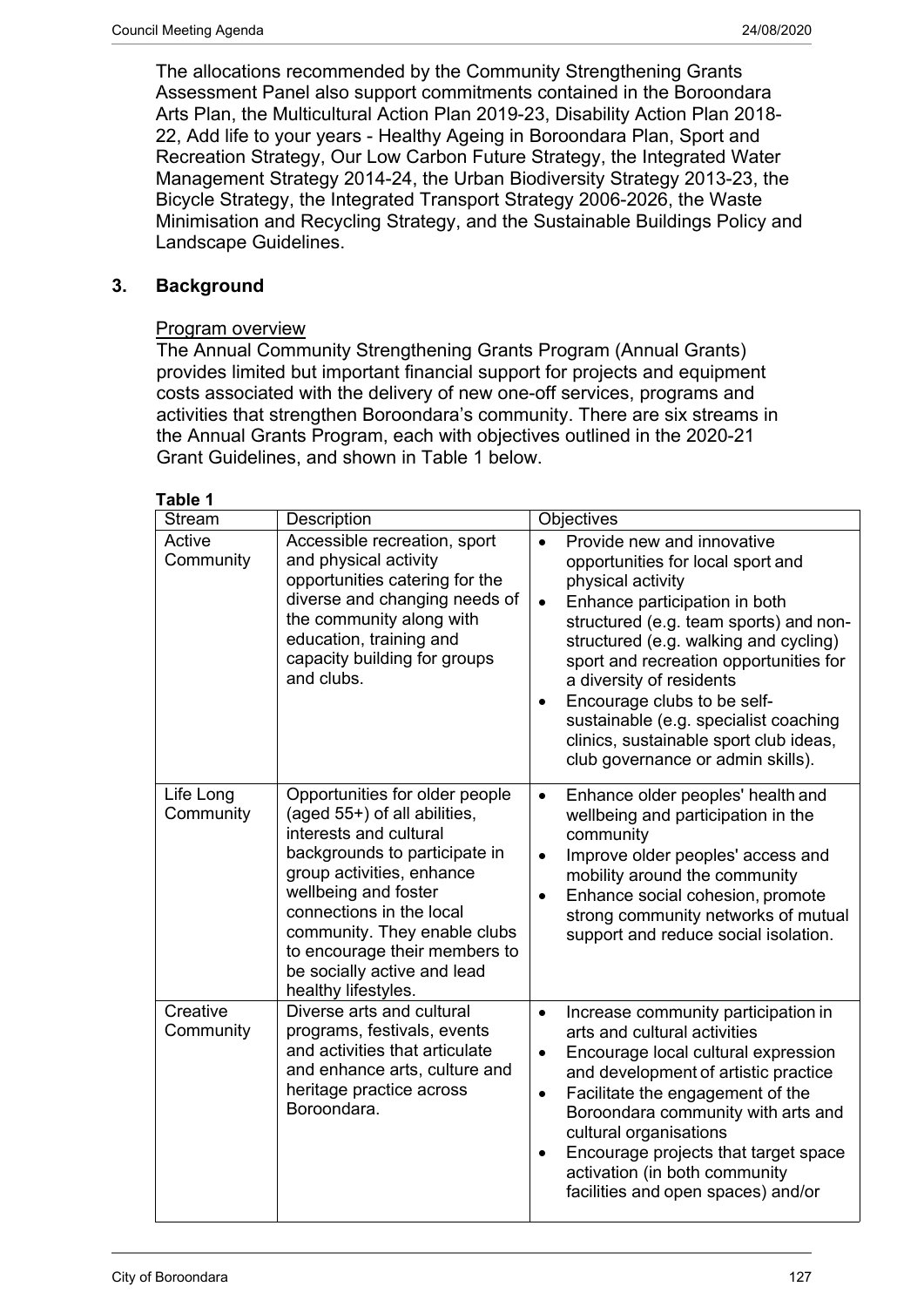|                                          |                                                                                                                                                                                                                             | focus on new and emerging art<br>forms.                                                                                                                                                                                                                                                                                                                                                                                                                                                                                                                                                                                                                                  |
|------------------------------------------|-----------------------------------------------------------------------------------------------------------------------------------------------------------------------------------------------------------------------------|--------------------------------------------------------------------------------------------------------------------------------------------------------------------------------------------------------------------------------------------------------------------------------------------------------------------------------------------------------------------------------------------------------------------------------------------------------------------------------------------------------------------------------------------------------------------------------------------------------------------------------------------------------------------------|
| Healthy<br>Community                     | Projects and activities that<br>promote safety, good health<br>and wellbeing of individuals,<br>families and community<br>groups, across all ages,<br>abilities and cultural<br>backgrounds.                                | Promote health and wellbeing<br>$\bullet$<br>activities<br>Build connected and inclusive<br>$\bullet$<br>communities<br>Support programs and activities that<br>enhance community safety.                                                                                                                                                                                                                                                                                                                                                                                                                                                                                |
| <b>Vibrant Retail</b><br><b>Precints</b> | Projects and activities that<br>increase the vibrancy and<br>functionality of retail precincts,<br>enhance a sense of<br>community and pride, and<br>promote a 'buy local' ethos.                                           | increase visitation and spending<br>locally by promoting and showcasing<br>the unique attributes and strengths of<br>a retail precinct<br>strengthen the connection between<br>people, local community groups and<br>retail precincts<br>promote a sense of pride in the retail<br>$\bullet$<br>precinct<br>encourage participation in community<br>$\bullet$<br>life and enhance health and<br>wellbeing<br>re-imagine and activate spaces to<br>create memorable and social<br>experiences where people feel a<br>sense of belonging<br>showcase the skills and talents of the<br>$\bullet$<br>local community<br>promote and expand the local night-<br>time economy. |
| Sustainable<br>Community                 | Projects and programs that<br>encourage and enable<br>sustainable living, reduce<br>carbon emissions, less waste<br>to landfill, biodiversity<br>protection, waterway health,<br>urban agriculture, walking and<br>cycling. | Increase community awareness and<br>$\bullet$<br>understanding of priority<br>environmental issues and solutions<br>Encourage the adoption of<br>sustainable living behaviours and<br>practices within the local community<br>Achieve specific environmental<br>$\bullet$<br>benefits, including sustainable<br>resource use; reduce waste to<br>landfill' biodiversity protection;<br>healthy waterways; walking and<br>cycling; local and sustainable food<br>production and distribution.                                                                                                                                                                             |

#### Support provided to applicants

Council provides various forms of support to assist applicants in preparing and submitting an application. These supports result in improved project applications, which demonstrate greater focus and alignment with Council priorities.

Council officers from eight departments provided support and advice to applicants to strengthen their proposals. Due to COVID-19 restrictions there were no face-to-face workshops and so advice was provided over the phone.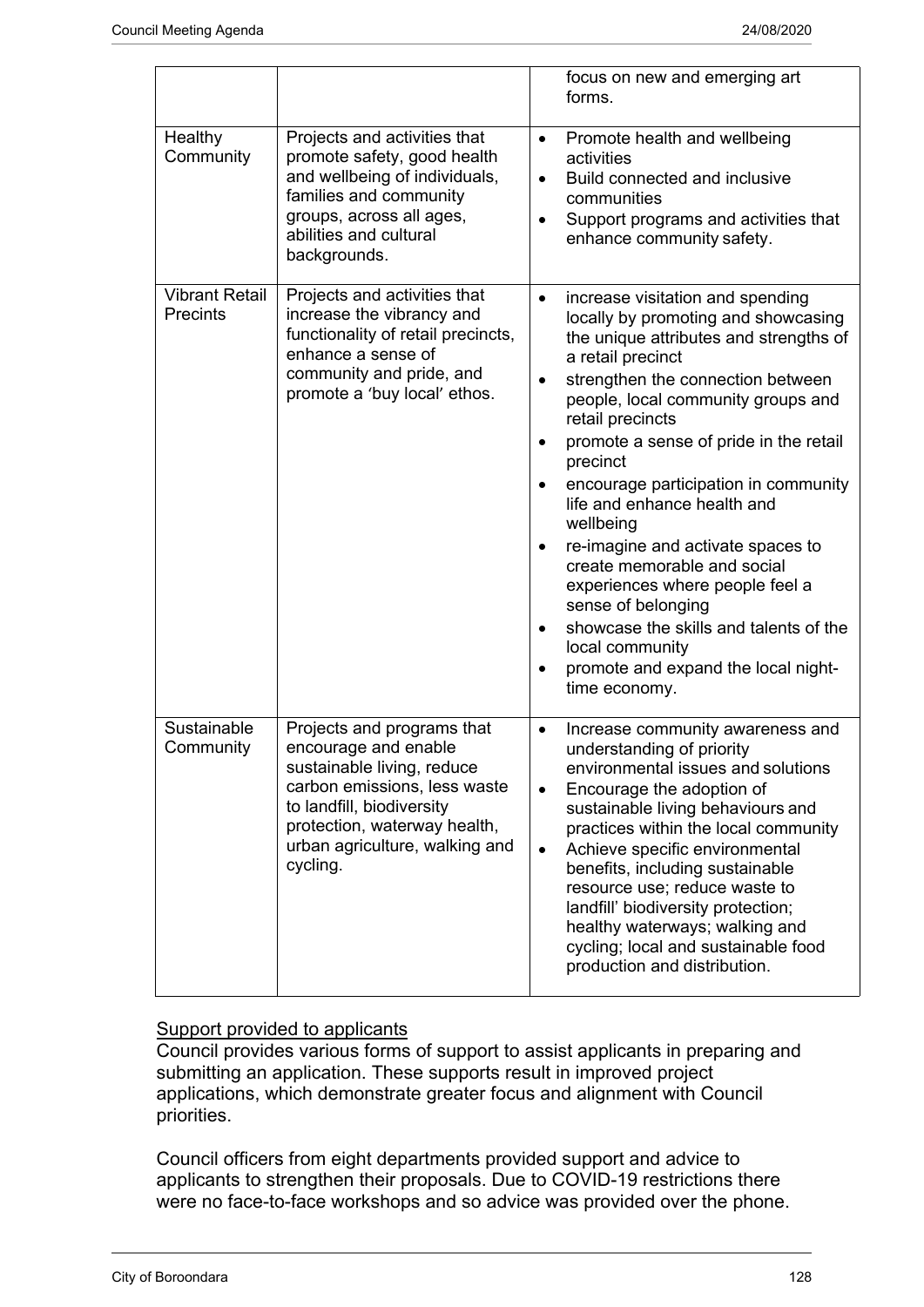Personalised SmartyGrants training via telephone was also available to support applicants in the online application process.

Even with the support provided to applicants, some organisations and groups had difficulty completing the project budget in accordance with the grant requirements. Officers did a pre-eligibility check for each application, and where there were problems with budgets, or non- compliance issues, officers followed up with the applicants to seek further information. Despite this, some applications were assessed where budgets were non-compliant and this was reflected in the officer recommendation and the panel's deliberations.

#### Assessment process

Council officers assessed all applications on the basis of the criteria provided in the program guidelines, and provided advice to the Community Grants Assessment Panel ('the Panel') using a rating scale from 0 to 10, with scores assigned to one of the following four categories: Highly recommended overall (81% - 100%); Good overall (66% - 80%); Fair only (50% - 65%); and Not recommended overall (under 50%).

The Panel considered this advice and the ratings. Its recommendations are based on the merits of each application, the application of program guidelines and an analysis of the financial investment against the potential community benefit from the project.

The Panel comprised four Councillors (Healey, Ross, Sinfield and Wegman) and two Balwyn Rotary Club representatives. Three officers from the Community Planning and Development Department provided executive support to the Panel. Relevant department managers and officers also attended the meetings to provide additional advice to the Panel. A full list of attendees is listed in **Confidential Attachment 1**.

#### **4. Outline of key issues/options**

A total of 70 applications were received, requesting \$436,797.97. Table 2 shows the community demand for funding compared to the funding allocated.

|  | aple |  |
|--|------|--|
|  |      |  |

| Grant<br>category | Total<br>applications<br>received | Total amount<br>requested | Total<br>Funding<br>Pool | <b>Funded amount</b> |
|-------------------|-----------------------------------|---------------------------|--------------------------|----------------------|
| Annual<br>Grants  | 70                                | \$436,798                 | \$410,364                | \$292,405            |

The Panel recommended a total allocation of \$292,405.07 to support 62 applications across the six streams. Of these, 31 applications were recommended for full or more funding and 31 applications were recommended for partial funding. The panel made recommendations to award two applications more than the amount requested in the Healthy Community and Sustainable Community streams. As per the 2020-21 Annual Community Strengthening Grants Guidelines, 'the Grants Assessment Panel is able to make recommendations to Council that may be outside the guidelines if it believes important community outcomes can be achieved.'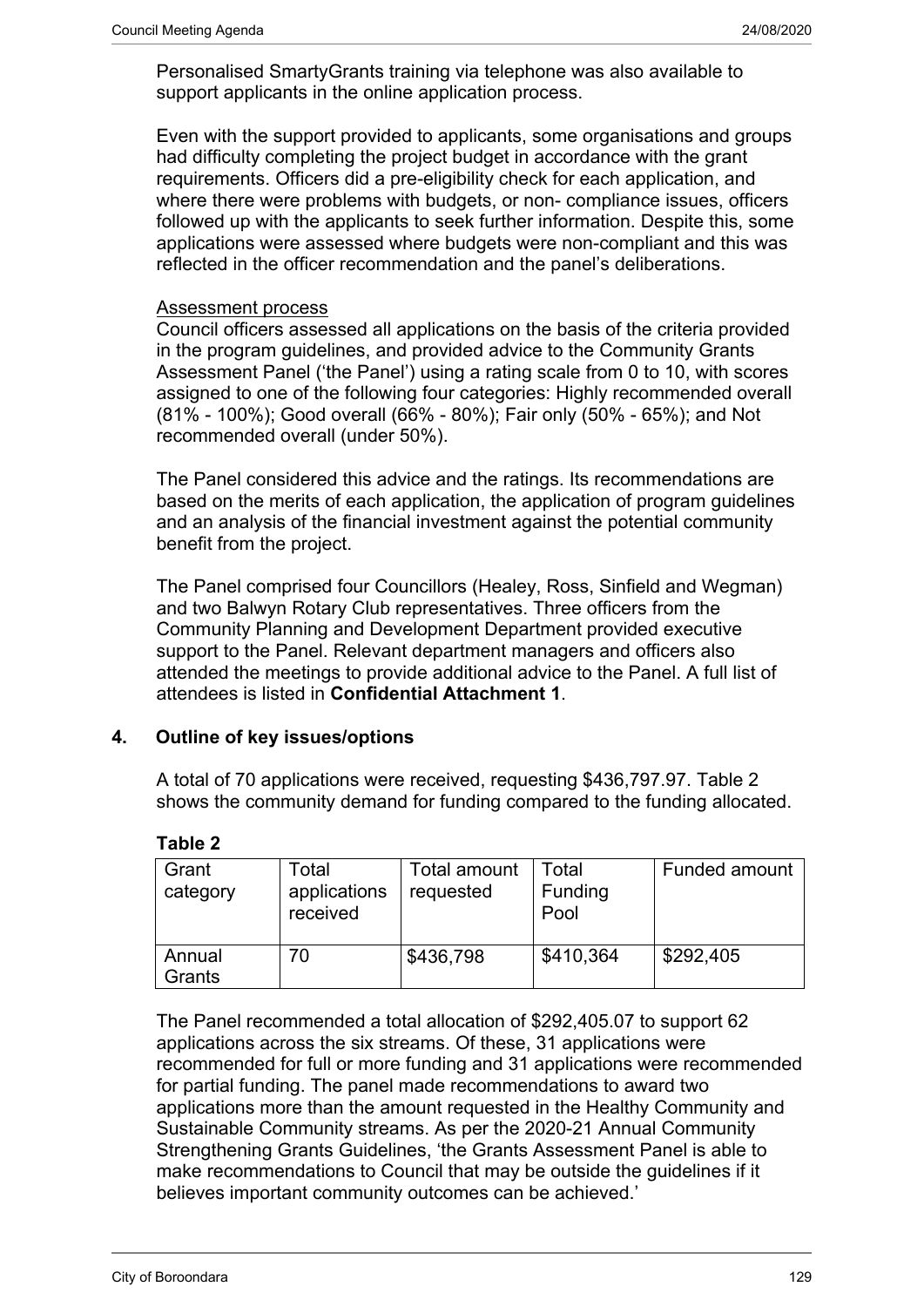The Panel has recommended applications that align with Council's strategic objectives and priorities, and deliver outcomes in alignment with the grant stream objectives outlined in the 2020-21 Grant Guidelines, as noted earlier in the report.

The recommended applications are focused on new activities and projects, which will increase capacity, sustainability and participation in local organisations and deliver practical community strengthening outcomes.

Two applications were withdrawn by applicants, and six applications were not recommended for funding by the Panel. These applications are listed in **Confidential Attachment 3**.

The Panel requested that the remaining unexpended grant funds of \$117,959.49 be allocated to the COVID-19 Community Response Grants, and the second round of the Small (Biannual) Grants opening toward the end of 2020. As both grants will be funded within the Annual Community Strengthening Grants budget for 20-21, no formal Council endorsement is required.

#### **5. Consultation/communication**

The Annual Grants program was promoted widely through the *Progress Leader*, the *Boroondara Bulletin*, the *Epoch Times*, *The Fuse* e-newsletter, Council's social media and the City of Boroondara website from 2 March to 19 April 2020, which included a step-by-step guide to assist community groups and organisations in submitting an application.

#### **6. Financial and resource implications**

As noted earlier, the total funding pool this year is \$547,152.75 with 75% or \$410,364.56 allocated to the Annual Grants up to \$10,000 and \$136,788.19 (25%) allocated to the Small (Biannual) Grants up to \$3,000. The Rotary Club of Balwyn contributed \$151,200.75 in accordance with the condition of the lease for the Camberwell Sunday Market, and Council contributed the balance

This year \$292,405.07 has been allocated for Annual Grants (up to \$10,000) from the available funds of \$410,364.56. The Panel requested the remaining grant funds of \$117,959.49 be allocated to the COVID-19 Community Response Grants, and the second round of the Small (Biannual) Grants opening toward the end of 2020.

#### **7. Governance issues**

The implications of this report have been assessed in accordance with the requirements of the Victorian Charter of Human Rights and Responsibilities.

The Panel met on three evenings between 1 and 15 July 2020. Mr Ed Rayment, a Balwyn Rotary Club representative, declared a Conflict of Duty with Balwyn Evergreen Centre. Mr Rayment left the meeting while the Assessment Panel reviewed this application.

Conflict of interest declarations for all Panel members and officers are listed in **Attachment 2**.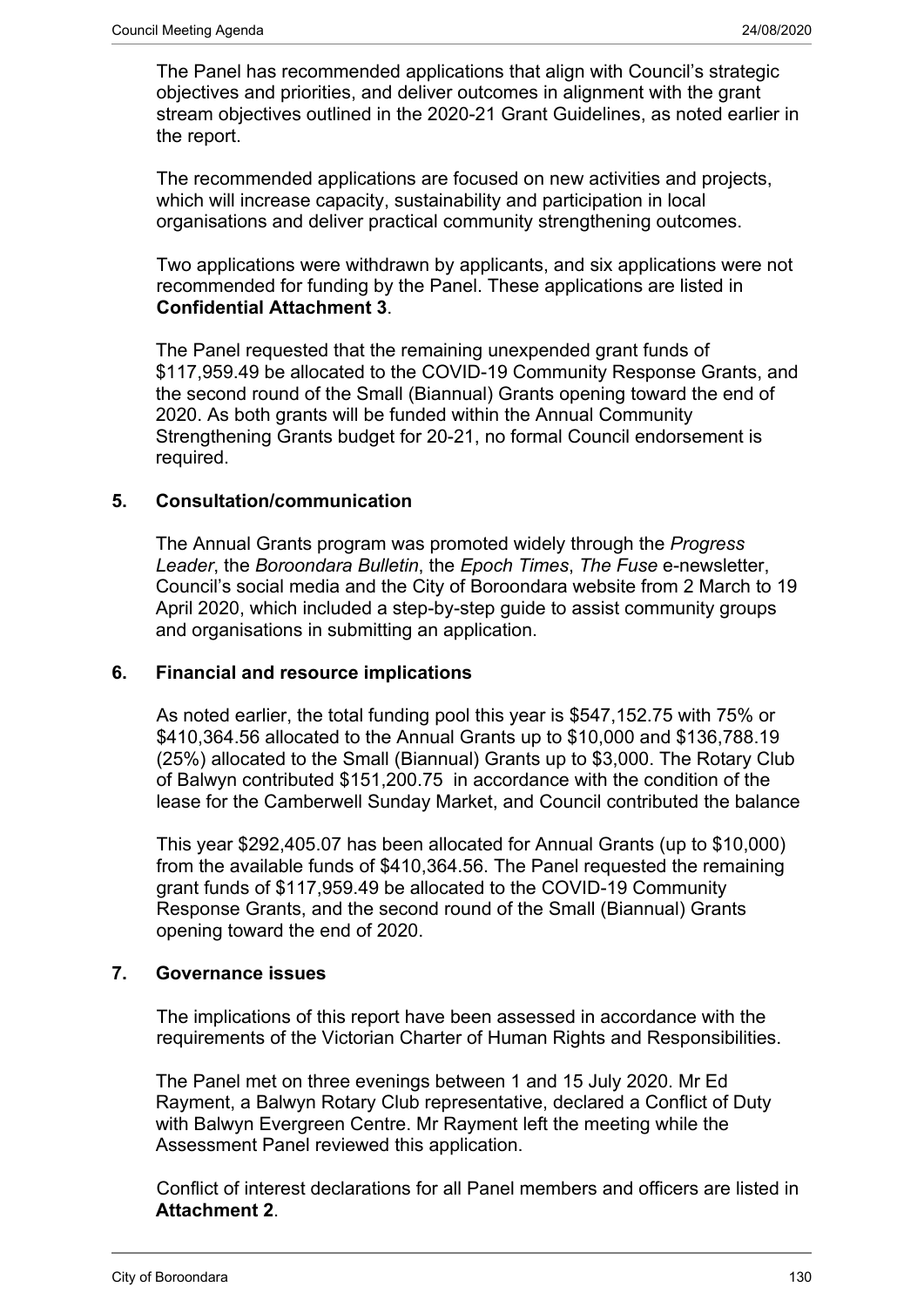#### **8. Social and environmental issues**

The outcomes from the 62 applications recommended for funding will have a positive social, economic and environmental impact within the Boroondara community.

The applications recommended will build connected and inclusive communities, strengthen community wellbeing, environmental awareness, cultural innovation and artistic practice and deliver services, celebrations and events initiated by local retail traders.

**Manager:** Fiona Brown, Manager Community Planning and Development

**Report officer:** Traci Alchin, Community Development Officer (Community Grants and Partnerships)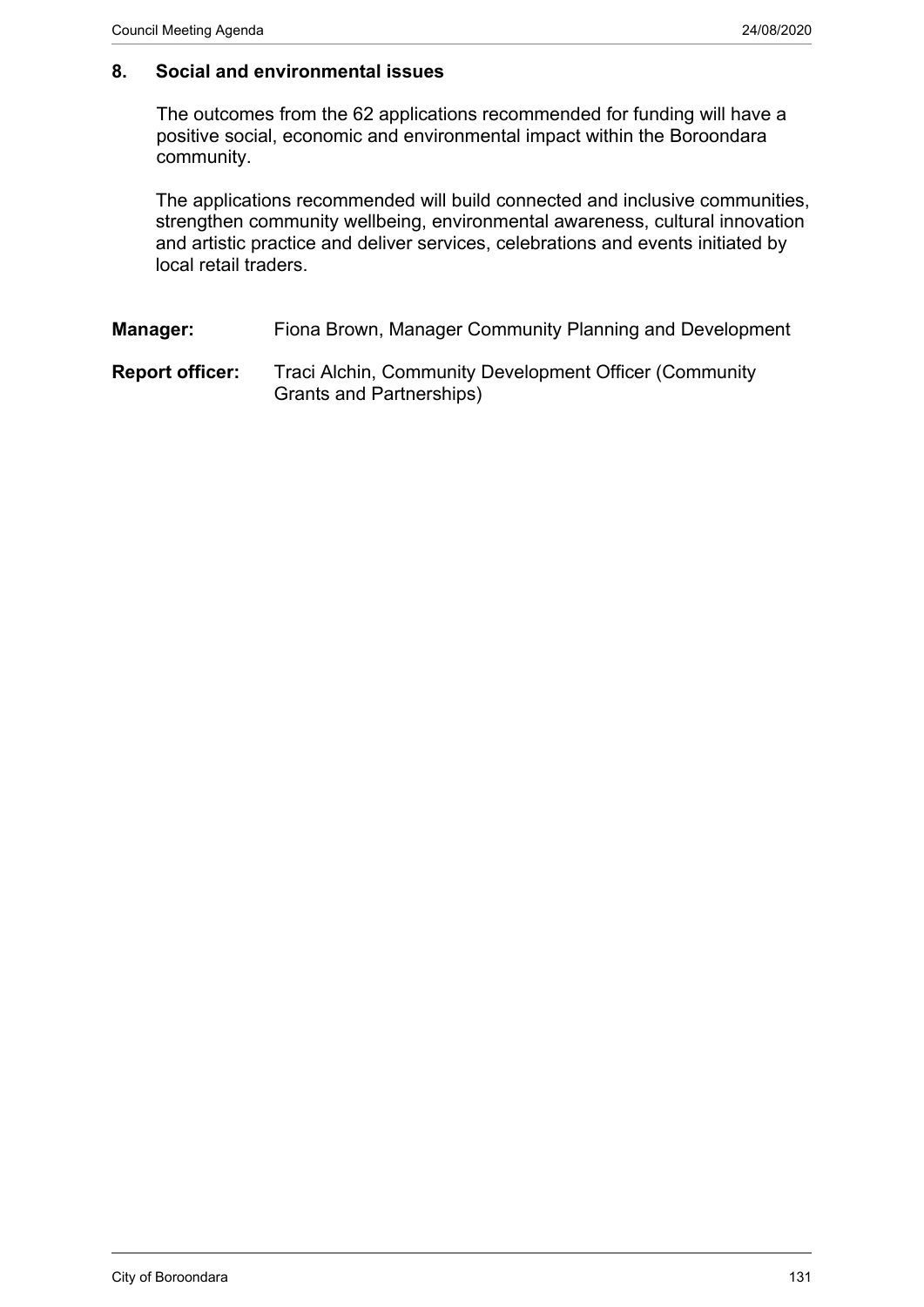| <b>Organisation</b>                            | <b>Project Title</b>                                                 | <b>Project description</b>                                                                                                                                                                                                                                                                                                                                                                                                                                                                                                             | <b>Funding Requested</b> | Panel          | Partial and/or                                                      | <b>Conflict of</b> |
|------------------------------------------------|----------------------------------------------------------------------|----------------------------------------------------------------------------------------------------------------------------------------------------------------------------------------------------------------------------------------------------------------------------------------------------------------------------------------------------------------------------------------------------------------------------------------------------------------------------------------------------------------------------------------|--------------------------|----------------|---------------------------------------------------------------------|--------------------|
|                                                |                                                                      |                                                                                                                                                                                                                                                                                                                                                                                                                                                                                                                                        |                          | Recommendation | <b>Conditional Funding</b>                                          | Interest           |
| 1 Alfred Road Kindergarten                     | ndigenous Walking Path and Cultural Awareness<br>Education           | Funding is requested to build an Indigenous sensory garden. Funding would be used to purchase materials and equipment<br>for the sensory garden.                                                                                                                                                                                                                                                                                                                                                                                       | \$9,999.95               | \$8,000.00     | Partial funding for<br>materials and equipment<br>or sensory garder |                    |
| Ashburton Bowls Club Inc                       | Next Gen B project                                                   | Funding is requested to deliver the Next Gen B Project, which aims to increase the number of young people participating in<br>lawn bowls at Ashburton Bowls Club. Funding would be used to purchase small sets of bowls suitable for primary students,<br>police checks, printing of learning manuals, advertising and curriculum development                                                                                                                                                                                          | \$5,200.00               | \$3,200.00     | Partial funding -<br>contribution towards<br>rniert                 |                    |
| <b>Ashburton Community Centre</b>              | Ashburton Handcrafted - a quarterly art and craft<br>community event | Funding is requested to hold a handcrafted market alongside the quarterly Artisan markets held adjacent to the Ashburton<br>Community Centre. Funding would be used for advertising, purchase of outdoor banners and A frame, tables, catering<br>crockery and tutor fees.                                                                                                                                                                                                                                                             | \$8,058.00               | \$8,058.00     |                                                                     |                    |
| <b>Ashburton Traders Association</b>           | Ashburton Village Halloween Event                                    | Funding is requested to run a Halloween Trick or Treat event and Movie night for the local community.<br>Funding would be used to purchase Trick or Treat buckets, Iollies for businesses to give to customers, posters and advertising<br>of the event, hire of entertainers and face painters, providing pizzas and soft drinks at the movie night along with<br>appropriate staffing.                                                                                                                                               | \$3,000.00               | \$3,000.00     |                                                                     |                    |
| Ashburton Uniting Church Tennis Club           | Installing a Defibrillator and CPR/Defibrillator training            | Funding is requested to purchase a defibrillator.                                                                                                                                                                                                                                                                                                                                                                                                                                                                                      | \$1,970.00               | \$1,970.00     |                                                                     |                    |
| Australian Iranian Society of Victoria (AISOV) | FUTSAL Annual Indoor Competition at the Balwyn Sports<br>Complex     | Funding is requested to hold an indoor soccer FUTSAL competition at the Balwyn Sports complex, involving players from the<br>Australian community in March 2021.<br>Funding would be used for advertising, venue hire, equipment purchases, referee fees, trophies, catering, purchase of t-<br>shirts and St John's Ambulance.                                                                                                                                                                                                        | \$7,590.00               | \$3,890.00     | Partial funding -<br>contribution towards<br>project                |                    |
| AVA Boroondara Senior Citizens Group Inc.      | Cultural Performances of Diverse Multicultural<br>Communities        | Funding is requested to hold a cultural festival in October 2021 at the Kew Seniors Centre. Activities will include traditional<br>cultural dancing, group singing, skill and creative activities lead by our volunteer members. The grant funding will be used to<br>buy costumes for performances, contribute towards the other performance groups expenditure, promotion, decoration,<br>printing, and catering for the Festival.                                                                                                   | \$4,036.37               | \$4,036.37     |                                                                     |                    |
| <b>Balwyn Community Centre</b>                 | nspire Women                                                         | Funding is requested to deliver Inspire Women at Balwyn Community Centre. The Inspire Women is a series of events,<br>workshops and lectures, which aim to educate, connect and celebrate women in Boroondara.                                                                                                                                                                                                                                                                                                                         | \$8,910.00               | \$8,910.00     |                                                                     |                    |
|                                                |                                                                      | Funding would be used for an administration worker, key speaker and workshop facilitator fees, marketing, printing of<br>promotional materials, catering and marquee hire.                                                                                                                                                                                                                                                                                                                                                             |                          |                |                                                                     |                    |
| <b>Balwyn Cricket Club</b>                     | Mental Health and Financial Assistance                               | Funding is requested to engage a Mental Health Liaison Officer for players and their family members, many of whom have<br>been impacted mentally and financially due to COVID-19.<br>Funding is also requested to assist those players who are, or will, face financial difficulty continuing to play by subsiding their<br>playing fees.                                                                                                                                                                                              | \$6,160.00               | \$3,500.00     | Partial funding -<br>contribution towards<br>project                |                    |
|                                                |                                                                      | Funding is also requested to purchase cricket balls.                                                                                                                                                                                                                                                                                                                                                                                                                                                                                   |                          |                |                                                                     |                    |
| 10 Balwyn Evergreen Centre                     | <b>Balwyn Community Mural</b>                                        | Funding is requested for a mural at the Balwyn Evergreen Centre. The mural will be a visual representation of 60 years of<br>community connectedness and social cohesion.<br>Funding would be used for project administration, artist fees, wall preparation costs, lighting and marketing and catering<br>costs for launch event.                                                                                                                                                                                                     | \$7,630.00               | \$7,630.00     |                                                                     | <b>Ed Rayment</b>  |
| <b>Barking Spider Visual Theatre</b>           | Add Art to Your Years                                                | Funding is requested to deliver "Add Art to Your Years" workshops. Each month for 12 months, Barking Spider Visual Theatre<br>will deliver a facilitated, socially-engaged activity at Town Hall Gallery followed by a creative-arts workshop delivered in the<br>Community Access Studio.<br>Funding would be used for venue hire, workshop facilitator fees, project management fees, workshop materials and catering.                                                                                                               | \$9,999.27               | \$9,999.27     |                                                                     |                    |
| 12 Boroondara Stroke Support Group Inc         | Film Club, Gardening Group, Singalong Group                          | Funding is requested to establish three groups for members to participate in.<br>1. Film Group. Show a film monthly, followed by a lunch, during which members will be able to discuss the film and socialise.<br>2. Gardening Group. Workshops held outside the Hub on trestle tables where members will plant using pots and planting<br>terrariums, which can be taken home.<br>3. Singalong Group. An opportunity for members to come together to sing and provide members with an easy to hold and<br>easy to navigate Song Book. | \$9,777.50               | \$9,777.50     |                                                                     |                    |
| Camberwell Community Centre Inc                | Development of the Camberwell Community Centre<br>Website            | Funding is requested to develop a state of the art, user-friendly and secure website to support and increase the centre's<br>business and community engagement when the new centre is completed and reopens in Fairholm Grove in 2021.<br>Funding would be used for a website developer, advertising and equipment purchases.                                                                                                                                                                                                          | \$9,975.00               | \$10,000.00    |                                                                     |                    |

#### **Attachment 2 - Recommended 2020 Annual Community Strengthening Grant allocations**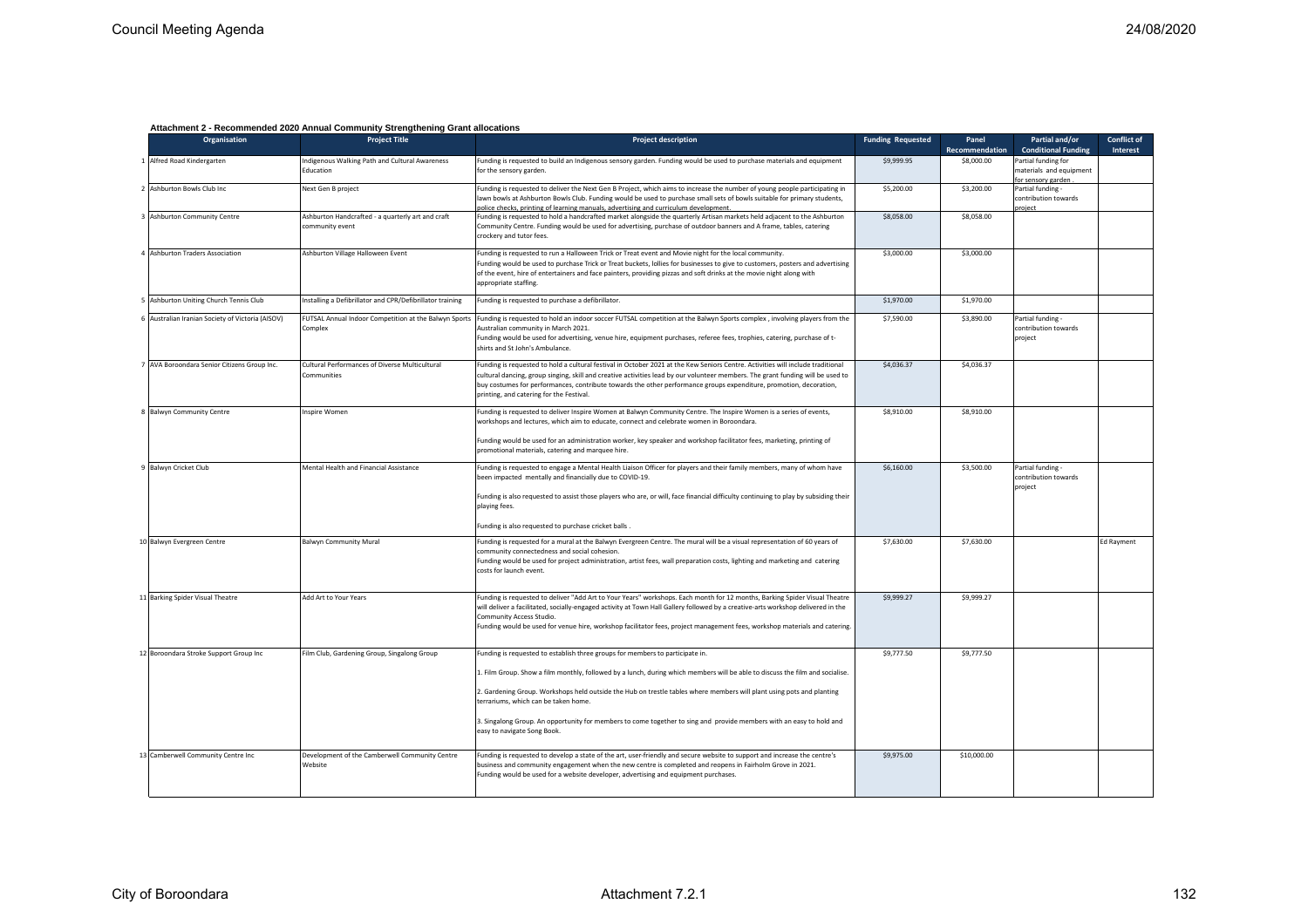| 14 Camberwell Kindergarten and Childcare Inc         | <b>CKCC Indigenous Garden Project</b>                                        | Funding is requested for an Indigenous Garden at the kindergarten.<br>Funding would be used for plants, landscaping materials and labour to install the garden.                                                                                                                                                                                                                                                                                                                                                                                                                                                                                                                            | \$8,774.00  | \$8,000.00  | Partial funding for garden<br>works                                       |  |
|------------------------------------------------------|------------------------------------------------------------------------------|--------------------------------------------------------------------------------------------------------------------------------------------------------------------------------------------------------------------------------------------------------------------------------------------------------------------------------------------------------------------------------------------------------------------------------------------------------------------------------------------------------------------------------------------------------------------------------------------------------------------------------------------------------------------------------------------|-------------|-------------|---------------------------------------------------------------------------|--|
| 15 Camberwell Petanque Club Inc                      | WIDESPREAD PROMOTION OF PETANQUE TO THE<br>BENEFIT OF BOROONDARA'S COMMUNITY | Funding is requested for a marketing campaign and open days to recruit Boroondara residents to become members.<br>Funding would be used for printing, flyer distribution, digital media, brochures and catering for open day events.                                                                                                                                                                                                                                                                                                                                                                                                                                                       | \$9,822.00  | \$9,822.00  |                                                                           |  |
| 16 Canterbury Area Toy Library                       | Supporting learning through play in preschool and early<br>primary years     | Funding is requested to purchase a wider range of toys suitable for children 3-8+ years old.                                                                                                                                                                                                                                                                                                                                                                                                                                                                                                                                                                                               | \$8,777.81  | \$8,777.81  | Panel encourages a<br>promotional campaign<br>and letter box drop         |  |
| 17 Chinese Seniors Cultural Association Inc          | Better Community, Better Life                                                | Funding is requested to deliver three events in 2021:<br>Chinese New Year Spring Festival 2021<br>Mooncake Festival 2021<br>Seniors Month 2021 activities<br>Funding would be used for venue hire, purchase of musical instruments, decorations, administration costs, advertising and<br>catering.                                                                                                                                                                                                                                                                                                                                                                                        | \$4,550.00  | \$1,200.00  | Partial funding<br>administration costs<br>capped at \$500                |  |
| 18 Circular Economy Victoria                         | Boroondara Circular Living Challenge                                         | Funding is requested to deliver The Circular Living Challenge. The challenge is a one-month digital program where<br>participants can learn and practice Circular Economy principles in their daily lives by signing up through a website. Through<br>the website, participants can earn points by completing tasks such as: learning Circular Economy concepts; answering<br>quizzes to consolidate their understanding; and applying these concepts by engaging businesses that support the Circular<br>Economy<br>Funding would be used for advertising, a project manager, venue hire and catering for celebration event and software<br>subscriptions.                                | \$9,752.00  | \$10,000.00 |                                                                           |  |
| 19 Community Music Victoria                          | Boroondara Ukulele Festival                                                  | Funding is requested to deliver a Ukulele Festival. The event would include an opportunity for participants to try something<br>new, enhance and expand on current skills with the ukulele, connect with the local music community through a series of<br>workshops for beginners through to more experienced ukulele players, opportunities for teachers and leaders to network<br>with their peers, learn new teaching skills and provide performance opportunities for community ukulele groups and classes.<br>Funding would be used for marketing, venue hire, printing of workshop materials, catering, event management costs,<br>purchase of a data projector and portable screen. | \$7,303.00  | \$4,000.00  | Partial funding<br>contribution towards<br>project                        |  |
| 20 Connected Community HackerSpace Inc               | Diversity talks by minority groups: Makers overcoming<br>the odds            | Funding is requested for a series of talks/presentations/workshops that will aim to share experiences of people from diverse<br>backgrounds, in their own words. Proposed topics include disabled/assistive technologies, and speakers will include overseas<br>students, people who speak languages other than English, people on the Autism spectrum and long term unemployed /<br>underemploved.<br>nding would be used for administration costs, social media advertising, workshon material and presente                                                                                                                                                                              | \$2,021.00  | \$1,021.00  | Partial funding -<br>Social Media advertising<br>and workshop materials   |  |
| 21 Craig Family Centre                               | Craig Family Centre Multicultural Movie Festival                             | Funding is requested to deliver the 'Craig Family Centre Multicultural Movie Festival'. The festival would consist of three<br>oublic events, delivered in the warmer months of 2021. Each event will focus on the outdoor screening of a foreign film,<br>subtitled in English. Each movie will reflect a cultural group that currently attends the Craig Family Centre.<br>unding would be used for hire of outdoor cinema equipment, catering, staff for each event and furniture hire                                                                                                                                                                                                  | \$7,231.78  | \$2,400.00  | Partial funding<br>contribution towards<br>project                        |  |
| 22 Dance for Parkinson's Camberwell                  | Everyone Kneads A Hand With Parkinson's Putty                                | Funding is requested to engage an occupational therapist to attend dance classes to demonstrate specific exercises to<br>mprove hand strength, function and dexterity.<br>Funding would be used to purchase of tubs of putty, occupational therapist cost, venue hire and catering.                                                                                                                                                                                                                                                                                                                                                                                                        | \$1,000.00  | \$1,000.00  |                                                                           |  |
| 23 Earth Crusaders Incorporated                      | Take Home Sustainability Incursions                                          | Funding is requested to deliver one workshop to 12 primary schools in the City of Boroondara.<br>The incursions would run for one hour and consist of four activities; Make Your Own Beeswax Wraps, Rubbish Relay, Streets<br>to the Creeks and The Life of Soft Plastics. Through these activities, children learn what single-use plastic is and why it is<br>wasteful<br>Funding would be used to purchase materials for the workshops and facilitator fees.                                                                                                                                                                                                                            | \$3,063.00  | \$3,063.00  |                                                                           |  |
| 24 Greythorn Traders Association                     | Community statues show the way around Greythorn<br>Central                   | Funding is requested to engage an artist to carry through the theme of the chainsaw statues created by Angela Polglaze<br>some 20 years ago at the fire station.to create an elongated version of the community of people who frequent our shopping<br>strip.<br>Funding would be used for artist fees, installation costs and sculpture materials.                                                                                                                                                                                                                                                                                                                                        | \$10,000.00 | \$10,000.00 |                                                                           |  |
| 25 Hartwell Tennis Club Inc                          | Get the Boroondara Community into Tennis                                     | Funding is requested to replace worn equipment, purchase new equipment and repair damaged courts.<br>Funding would be used to purchase tennis court nets and courtside benches, install a wall-mounted television to assist with<br>online coaching, replace damaged court surfaces, purchase rain beater rollers and drag mats, purchase of a lawn trimmer<br>and 100 branded tennis caps.                                                                                                                                                                                                                                                                                                | \$9,113.73  | \$1,249.03  | Partial funding for<br>replacement benches and<br>100 branded tennis caps |  |
| 26 Hawthorn Amateur Football Club (HAFC)             | Mental Health Fund plus specialised coaching for womer                       | Funding is requested to establish a mental health program. Players or their family would approach HAFC Mental Health<br>Ambassadors, or MYND Psychological Clinic to see a health professional.<br>Additionally, HAFC seeks \$3,750 to secure some much needed specialised training equipment for our female footballers<br>especially during 2021 pre-season of January, February and March.<br>Funding would be used for launch costs, health care professional costs and new fitness equipment purchases.                                                                                                                                                                               | \$9,600.00  | \$6,050.00  | Partial funding with<br>maximum of \$2,000 for<br>equipment               |  |
| 27 Hawthorn and Kew Bands Inc.<br>(Glenferrie Brass) | <b>Glenferrie Brass branding</b>                                             | Funding is requested to support the branding of the band including the purchase of uniforms and music stand banners.                                                                                                                                                                                                                                                                                                                                                                                                                                                                                                                                                                       | \$10,000.00 | \$10,000.00 |                                                                           |  |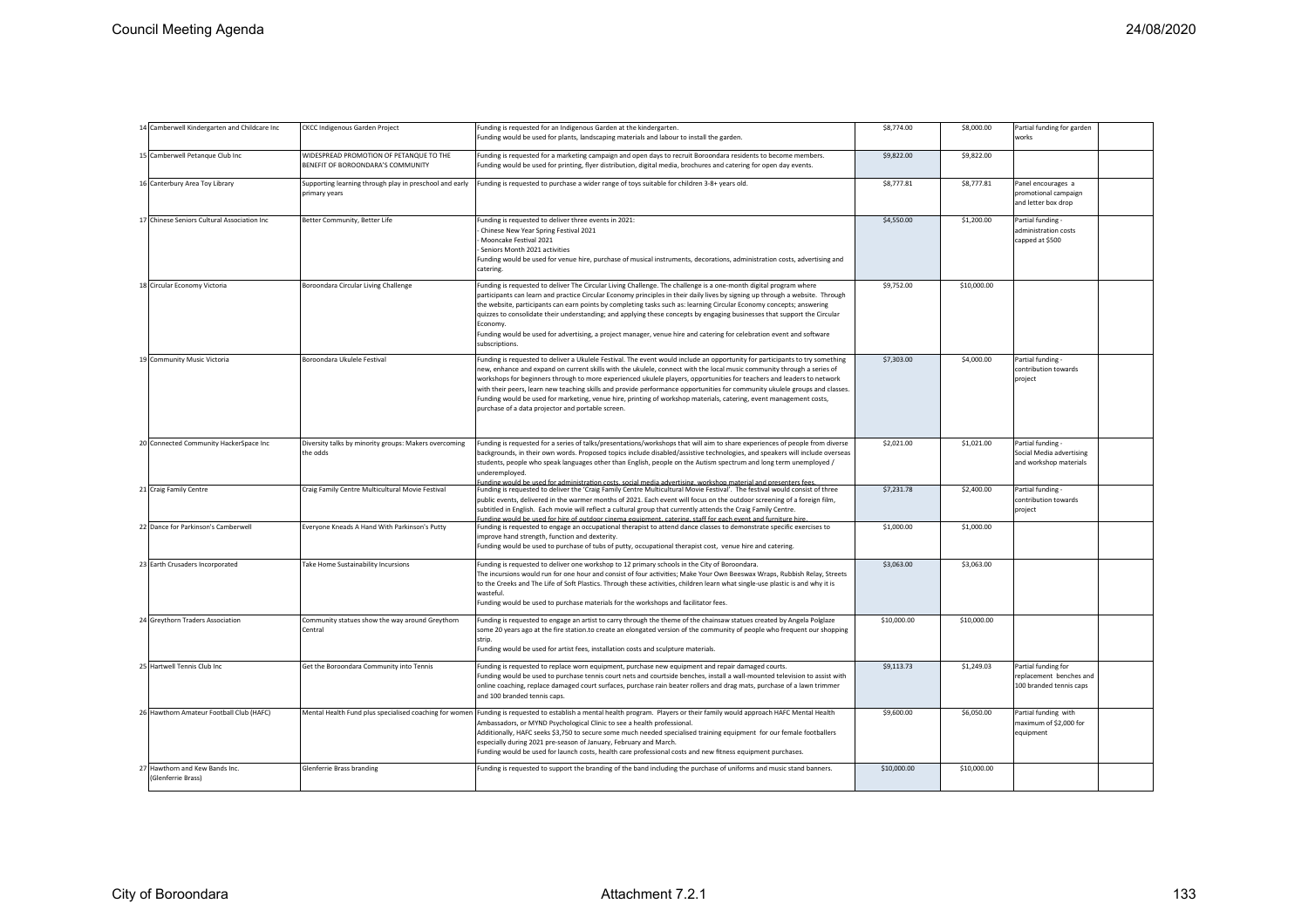| 28 Hawthorn Artists Society                               | art for beginners and for sheer enjoyment                     | Funding is requested to deliver Art for Beginners and Sheer Enjoyment workshops. The workshops aim to stimulate<br>Boroondara and wider community members to participate in mental health-giving, and creative activities of drawing and<br>painting.<br>Funding would be used to help purchase art materials, teaching staff and communication of the activities to the community.                                                                                                                                                                                                                                                                                                                         | \$2,800.00  | \$2,800.00  |                                                                                                    |  |
|-----------------------------------------------------------|---------------------------------------------------------------|-------------------------------------------------------------------------------------------------------------------------------------------------------------------------------------------------------------------------------------------------------------------------------------------------------------------------------------------------------------------------------------------------------------------------------------------------------------------------------------------------------------------------------------------------------------------------------------------------------------------------------------------------------------------------------------------------------------|-------------|-------------|----------------------------------------------------------------------------------------------------|--|
| 29 Hawthorn Citizens Youth Club - Calisthenics<br>Section | CaliTots                                                      | Funding is requested to purchase calisthenics equipment to establish a program for children aged 6 months to 4 years. This<br>program would be held during a weekday and open to both males and females, to encourage participation of all.<br>Parents/carers will be required to stay and be actively involved in the program.                                                                                                                                                                                                                                                                                                                                                                             | \$1,000.00  | \$1,000.00  |                                                                                                    |  |
| 30 Hawthorn Tennis Club                                   | Coach mate program                                            | unding is requested to establish the Coach Mate program that will directly support 50-60 community members, focusing on<br>socially disadvantaged groups, to take up the sport of tennis. The Coach Mate would be a low-cost ten week program with<br>12-15 participants that is overseen by a coach who can provide introductory tips, with rackets and balls provided as well as<br>refreshments afterwards. Funding would support four separate groups across two terms.                                                                                                                                                                                                                                 | \$5,863.36  | \$5,863.36  |                                                                                                    |  |
| 31 Horizontes PWC                                         | Belle Vue's community committed to the 4R                     | Funding is requested to deliver the 4R (Refuse, Reduce, Reuse and Recycle) Project at Bell Vue Primary School. The 4R<br>Project aims to generate skills and competencies in the school community (staff, students and parents) around waste<br>avoidance and management. The project will develop awareness by participants about the importance of sustainable actions<br>and environmentally friendly behaviours around waste management in order to reduce waste in landfills.<br>The funding will support the development of workshops (2 for staff, 9 for students) and for the printing/digital creation of<br>the communication tool for each student in the school, which they will share at home. | \$5,850.00  | \$4,000.00  | Partial funding for<br>workshops and the<br>printing/digital creation of<br>the communication tool |  |
| 32 Kew Historical Society Incorporated                    | The Stories They Tell:<br>Exploring history through artefacts | Funding is requested to print a 116-page, full colour book supported by an exhibition at the Kew Court House<br>The exhibition would include a history of Kew through the selection of up to 25 highly significant, rare and representative<br>artefacts from the Kew Historical Society local history collection. Each item would be used to tell a detailed story about the<br>district covering the period 1845 to 1994. Artefacts selected would be historically, artistically, scientifically and spiritually<br>significant.<br>Funding would be used to cover photographic costs and printing of 150 copies of the final publication.                                                                | \$5,748.00  | \$5,748.00  |                                                                                                    |  |
| 33 Kew Historical Society Incorporated                    | Oral History Studio at the Kew Court House                    | Funding is requested for equipment purchases to assist in setting up a low-cost oral history studio, located in one of the<br>existing secure rooms at the Kew Court House. The studio would be used as a purpose-designed space for recording, editing,<br>transcribing and storing past, present and future audio visual recordings.<br>unding would be used to purchase a desktop computer (with monitor) suitable for basic video editing, video-editing<br>software, directional lights, two comfortable armchairs for interviewees and shelving for audio visual materials.                                                                                                                           | \$3,471.00  | \$3,471.00  |                                                                                                    |  |
| 34 Kew Home of Chinese                                    | Tai Chi demonstration and performance                         | Funding is requested to run an event in October 2021 showcasing Tai Chi, line dancing and Gongfu for different age groups,<br>including over 60s, 70s and 80s.<br>Funding would be used to purchase costumes, instructor fees and catering.                                                                                                                                                                                                                                                                                                                                                                                                                                                                 | \$5,000.00  | \$2,700.00  | Partial funding -<br>costume, Catering and<br>Instructors                                          |  |
| 35 Kew Junction Business Association                      | Mural on Kew High Street                                      | Funding is requested for a large-scale mural to be painted on a wall just off Kew High Street.<br>Artists from QArt Studio and Gallery would be engaged to create and submit a design with the theme, What I Love About<br>Kew. QArt Studio and Gallery provides employment, mentoring and training for a talented group of professional artists with<br>a disability.<br>The winning submission will be chosen from the entries and the mural artist will then translate the winning design into the<br>mural, with the help of the winning designer.<br>Funding would be used to purchase materials for the mural, artist fee and traffic management costs.                                               | \$9,897.38  | \$9,897.38  |                                                                                                    |  |
| 36 Kew Toy Library Inc                                    | <b>Active Kids!</b>                                           | Funding is requested to purchase a new range of sports and fitness related toys that aim to promote active physical play in<br>children aged 0-12.                                                                                                                                                                                                                                                                                                                                                                                                                                                                                                                                                          | \$10,000.00 | \$10,000.00 |                                                                                                    |  |
| 37 Maling Road Business Association (MRBA)                | Thanks for the Love - Maling Road Gift Card Competition       | Funding is requested for the promotion, advertising and material costs of the "Thanks for the Love" Maling Road Gift Card<br>Competition Campaign. The campaign aims to encourage people to buy Maling Road Gift Cards and to shop in Maling Road.                                                                                                                                                                                                                                                                                                                                                                                                                                                          | \$7,000.00  | \$6,000.00  | Partial funding -<br>contribution to overall<br>roiect                                             |  |
| 38 Melbourne Comhaltas Inc                                | A Name for Herself                                            | Funding is requested for three March 2021 shows in Kew's Renaissance Theatre of the historic new play, A Name for Herself,<br>about the first woman elected to Westminster while jailed for treason.<br>Funding would be used for venue hire, hire of staging equipment, advertising, costumes, performer fees, stage manager fee,<br>producer fee and stage crew assistant fee.                                                                                                                                                                                                                                                                                                                            | \$10,000.00 | \$8,000.00  | Partial funding -<br>contribution towards<br>project                                               |  |
| 39 Mens Probus Club of Surrey Hills Inc                   | Connectivity and Membership Promotion                         | Funding is requested to expand the online connectivity with members of the Club, increase membership and increase the<br>physical activities offered by the Club.<br>unding would be used to purchase iPads, microphone and tripod for a video camera, software, design and printing of<br>leaflets, lawn bowl rink hire and catering.                                                                                                                                                                                                                                                                                                                                                                      | \$5,558.00  | \$2,964.00  | Partial funding -<br>contribution towards<br>project                                               |  |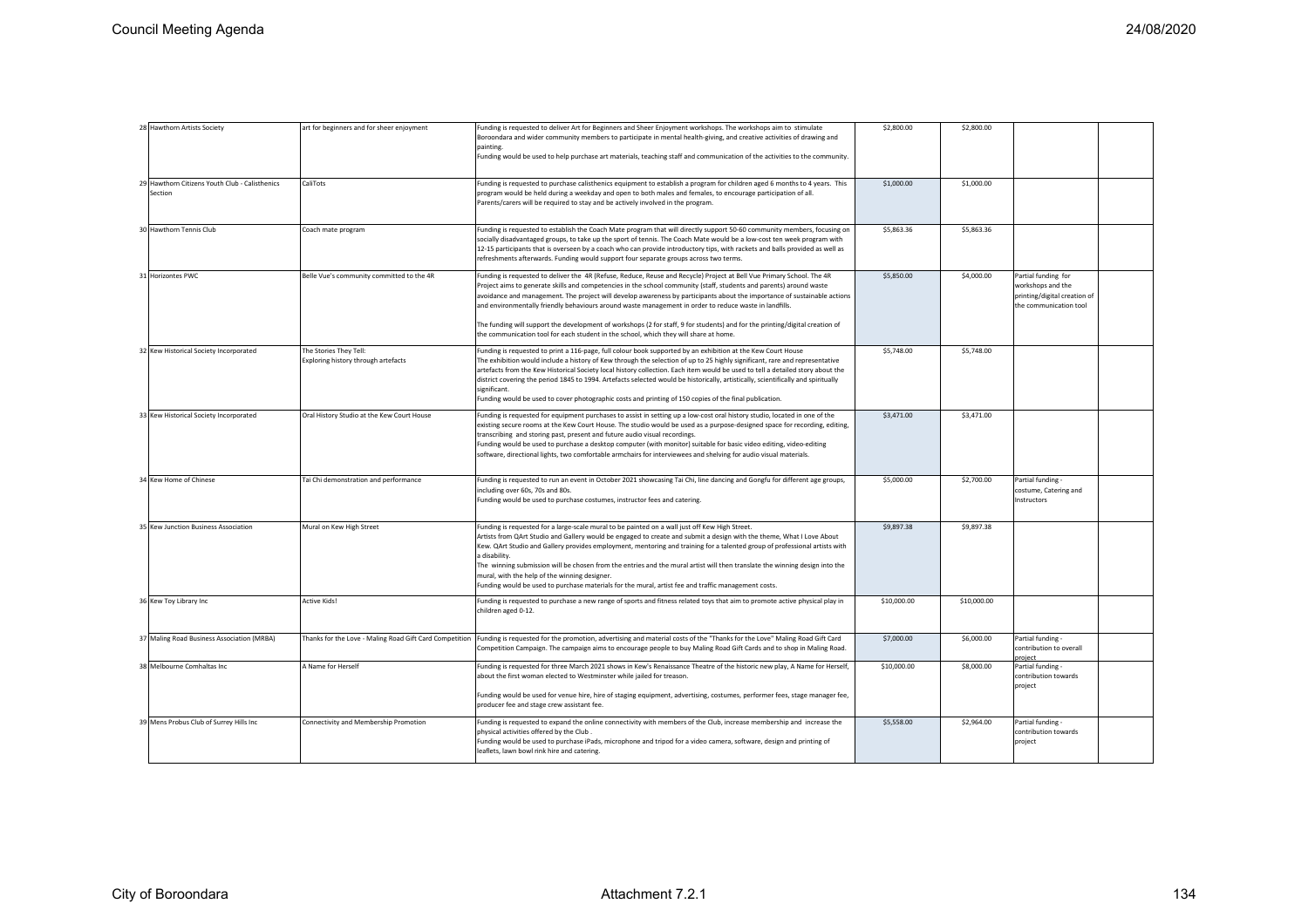| 40 Mind Australia                                | Mind Boroondara EIPSRS Art Therapy Group Program                      | Funding is requested to run an Art Therapy program for adult clients experiencing severe mental ill-health and social<br>solation living within Boroondara. The program would focus on utilising creative-arts mediums to give clients a voice to<br>express feelings and experiences not easily expressed in words, help reduce anxiety, develop social skills, problem-solving<br>skills, self-awareness and self-esteem. It will also bring clients into the community to make new connections and encourage<br>an active lifestyle through the outdoor photography program.<br>Funding would be used for art therapist fees, cameras, SD cards, camera bags, printing of photographs, framing for the<br>exhibition, general printing costs, materials for art therapy groups and fees associated with visiting galleries. | \$8,588.00  | \$8,500.00 | Maximum of \$2,000 for<br>equipment                                       |  |
|--------------------------------------------------|-----------------------------------------------------------------------|--------------------------------------------------------------------------------------------------------------------------------------------------------------------------------------------------------------------------------------------------------------------------------------------------------------------------------------------------------------------------------------------------------------------------------------------------------------------------------------------------------------------------------------------------------------------------------------------------------------------------------------------------------------------------------------------------------------------------------------------------------------------------------------------------------------------------------|-------------|------------|---------------------------------------------------------------------------|--|
| 41 Mont Albert North Probus Club Inc             | Purchase of defibrillator and celebratory lunch                       | Funding is requested to purchase a portable automated defibrillator, and provide training in CPR and use of the defibrillator<br>or 10 members, and fund a celebratory lunch to promote social connection after enforced isolation.                                                                                                                                                                                                                                                                                                                                                                                                                                                                                                                                                                                            | \$4,365.00  | \$2,544.00 | Partial funding<br>contribution towards<br>project                        |  |
| 42 NCJW (Vic) The Social Support Trust           | Caring Mums                                                           | Funding is requested for the Caring Mums Program. The program is a confidential, non-denominational service providing<br>emotional support to mothers and pregnant women. Trained volunteers are matched to new mums to develop secure<br>trusting relationships. The service supports all mothers including those who are isolated, new immigrants, refugees, asylum<br>seekers, single mothers, mothers with mental and physical health issues, family violence victims or mothers who do not fall<br>nto any specific category, but just want someone outside their inner circle with whom to talk.<br>Funding would be used to purchase training materials, professional fees, advertising and marketing, purchase of a laptop and<br>software.                                                                            | \$10,000.00 | \$5,000.00 | Partial funding -<br>garden and landscaping<br>works                      |  |
| 43 Pied Piper Toy Library Inc                    | Outdoor and Nature based toys for engaged and active<br>play          | Funding is requested to purchase outdoor play toys, high-quality STEM (Science, Technology, Engineering, Maths) toys with a<br>nature theme, and sporting equipment                                                                                                                                                                                                                                                                                                                                                                                                                                                                                                                                                                                                                                                            | \$5,761.16  | \$5,761.16 |                                                                           |  |
| 44 Probus Club of Chatham Inc                    | Portable PA System plus Protective Cover                              | Funding is requested to purchase a portable PA system that provides adequate voice and music transmission and protective<br>cover.                                                                                                                                                                                                                                                                                                                                                                                                                                                                                                                                                                                                                                                                                             | \$998.19    | \$998.19   |                                                                           |  |
| 45 Probus Club of Greythorn Inc.                 | Increase participation and enhance the well<br>being of Club members  | Funding is requested for a contribution toward bus hire for member outings and speaker and musician fees for monthly club<br>meetings.                                                                                                                                                                                                                                                                                                                                                                                                                                                                                                                                                                                                                                                                                         | \$4,505.00  | \$2,000.00 | Partial funding -<br>contribution towards<br>project                      |  |
| 46 Probus Club of Maling Combined Inc            | Three Stimulating Bus Trips for retirees                              | Funding is requested for a contribution toward bus hire for member outings.                                                                                                                                                                                                                                                                                                                                                                                                                                                                                                                                                                                                                                                                                                                                                    | \$3,450.00  | \$2,000.00 | Partial funding -<br>contribution towards<br>project                      |  |
| 47 Probus Club of North Balwyn Inc               | Probus Club of North Balwyn Subsidised Transport Costs                | Funding is requested for a contribution toward bus hire for member outings.                                                                                                                                                                                                                                                                                                                                                                                                                                                                                                                                                                                                                                                                                                                                                    | \$5,000.00  | \$2,000.00 | Partial funding -<br>contribution towards<br>roject                       |  |
| 48 Riversdale Soccer Club Inc.                   | Football Discovery Program                                            | The Vision of the Club is "A Community that Loves the Game". The program supports this by connecting the Club with local<br>school children in the early learning age groups from 5 years to 9 years of age. Children are allowed to discover the game in<br>their weekly PE classes over a four-week period prior to competing against other local schools in an interschool tournament.<br>Funding would be used to purchase equipment, advertising, program staff and faculty hire.                                                                                                                                                                                                                                                                                                                                         | \$10,000.00 | \$6,500.00 | Partial funding -<br>contribution towards<br>project                      |  |
| 49 South Yarra Football Netball Club             | Expansion of Female Teams in 2021                                     | Funding is requested to purchase match jumpers and netball dresses for female participants.                                                                                                                                                                                                                                                                                                                                                                                                                                                                                                                                                                                                                                                                                                                                    | \$2,000.00  | \$2,000.00 |                                                                           |  |
| 50 South Yarra Junior Football Club              | Jniforms for our Juniors and Auskick to increase<br>participation     | unding is requested to purchase juniors and Auskick players reversible match jumpers that they can use in both matches<br>and for training.                                                                                                                                                                                                                                                                                                                                                                                                                                                                                                                                                                                                                                                                                    | \$1,260.00  | \$1,260.00 |                                                                           |  |
| 51 St Stephens Greythorn Cricket Club            | Purchase mandatory ECA standard Helmets, Pads,<br>nd iPad for scoring | unding is requested to purchase British standard helmets and pads and an iPad to comply with electronic scoring required<br>y the Eastern Cricket Association in the 20/21 season.                                                                                                                                                                                                                                                                                                                                                                                                                                                                                                                                                                                                                                             | \$2,000.00  | \$2,000.00 |                                                                           |  |
| 52 Surrey Hills Neighbourhood Centre Inc         | <b>Community Conversations</b>                                        | Funding is requested to run Community Conversations. it would be quarterly event that provides an opportunity for<br>Boroondara residents to attend a talk from a guest speaker. The talk is includes an interview and audience question and<br>answers, with the opportunity to socialise over a light supper.<br>Funding would be used for speakers fees and catering.                                                                                                                                                                                                                                                                                                                                                                                                                                                       | \$2,500.00  | \$1,500.00 | Partial funding -<br>funding reduced by \$1,000<br>to offset ticket sales |  |
| 53 Swinburne Amateur Football Club               | Purchase of new freezer for canteen                                   | Funding is requested to purchase a new freezer. The freezer will be used to store pies, pasties, sausages, party foods and<br>other goods sold at the canteen or prepared during club functions.                                                                                                                                                                                                                                                                                                                                                                                                                                                                                                                                                                                                                               | \$2,000.00  | \$2,000.00 |                                                                           |  |
| 54 The Boite Vic Inc                             | <b>Funing the Spaces</b>                                              | Funding is requested to run a series of in-place performances by diverse musicians who use their music to explore the<br>sounds of architectural spaces in Boroondara, with performances designed to be uploaded for on-going access online.<br>Funding would cover the main costs of artists, equipment hire, production, promotion.                                                                                                                                                                                                                                                                                                                                                                                                                                                                                          | \$10,000.00 | \$1,500.00 | Partial funding -<br>contribution towards<br>project                      |  |
| 55 The North Balwyn Village Traders' Association | We Did It Together. Let's Celebrate                                   | Funding is requested to hold an event in December 2020 to express gratitude to Boroondara residents for support for the<br>ocal businesses and residents during COVID-19. The event would include entertainment and attendees would receive a<br>folding reusable shopping bag.<br>Funding would be used to purchase foldable shopping bags, performing artist fees, advertising and administration costs.                                                                                                                                                                                                                                                                                                                                                                                                                     | \$7,935.00  | \$7,850.00 | Balwyn Rotary to be<br>included in advertising                            |  |